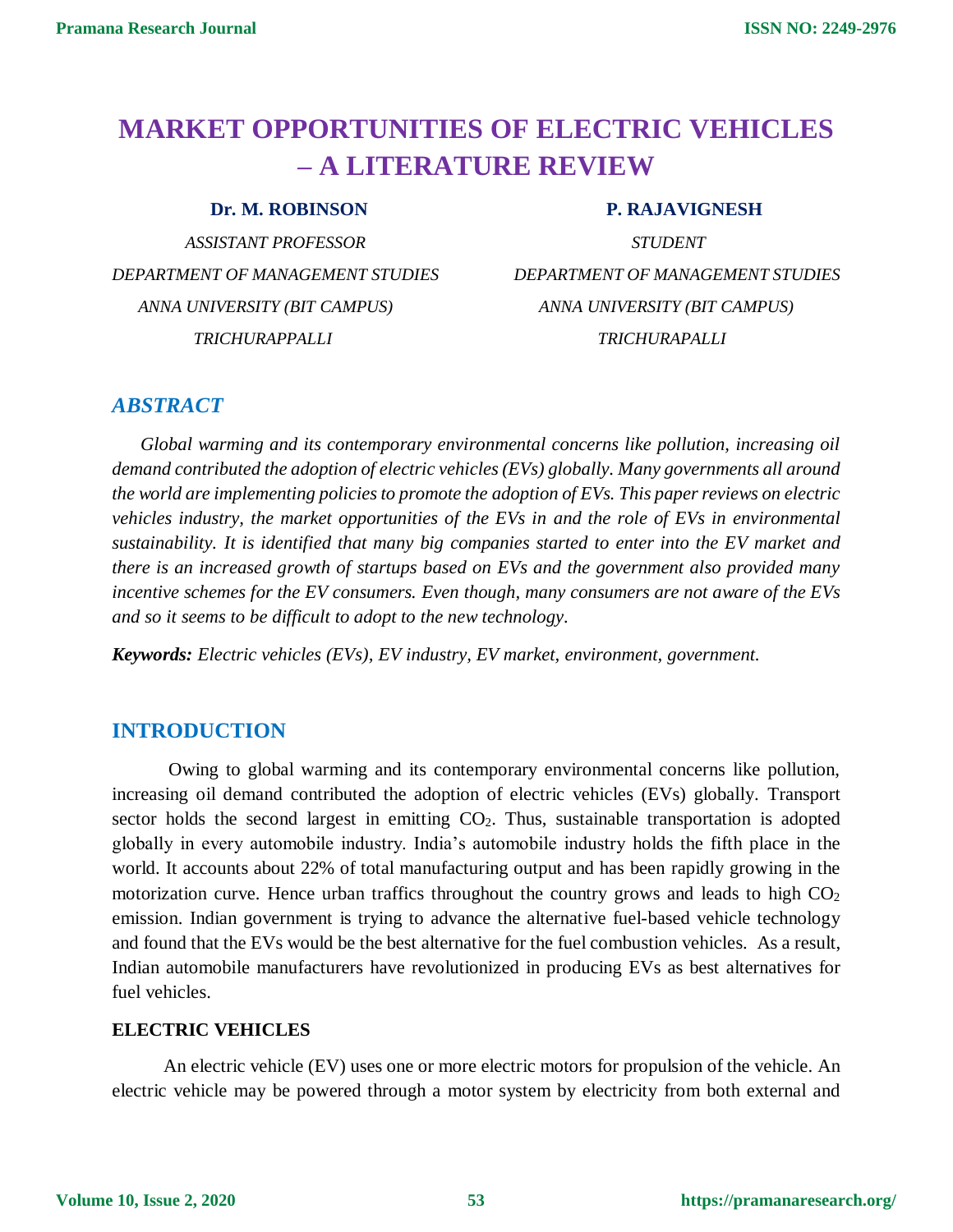internal sources, or may be self-contained with a battery, solar panel or an external generator to convert electricity from the fuel. EVs are not limited to road and rail vehicles they have extent in many ways. EVs first came into existence during the middle of 19th century, when electricity was the most preferred methods for the propulsion of motor vehicle. In the 21st century, EVs gone to upturn due to technological innovations, and environmental concerns on renewable energy.

#### **CLASSIFICATION OF ELECTRIC VEHICLES**

 Modern technologies and innovations have paved the way for increased production of EVs across the global automobile industry. Taking account of the power supplement and propulsion devices EV could be classified into Four different types: Battery electric vehicle (BEV), hybrid electric vehicle (HEV), Fuel Cell Electric Vehicles (FCEV) and Plug-in Hybrid electric vehicle (PHEV). The BEV energy storage capacity fully depends on the battery technology. HEV works with combined battery and fuel where the energy source depends on both fuel and electricity. PHEV battery can be recharged by plugging it to an electric source through generator or charging stations. FCEV type of vehicles use fuel cell instead of battery can be charged using Hydrogen and compressed oxygen and hence provides zero emission.

| <b>Type of Vehicle</b> | <b>Energy Source</b> | <b>Emission Level</b> |
|------------------------|----------------------|-----------------------|
| <b>BEV</b>             | <b>Battery</b>       | <i>Minimum</i>        |
| <b>HEV</b>             | Battery & Fuel       | <i>Maximum</i>        |
| <b>PHEV</b>            | External plug-in     | Zero                  |
| <i>FCEV</i>            | <b>Fluid Cell</b>    | Zero                  |

#### **GROWTH OF ELECTRIC VEHICLES**

However, high the manufacturing cost of EVs the low fuel economy and high  $CO<sub>2</sub>$ emissions have restrained the EV market growth. Moreover, technological innovations in EVs and proactive government initiatives are expected to unfold various opportunities for the growth of the stakeholders of the electric vehicle market, such as system integrators, battery manufacturers, electric vehicle manufacturers, engine manufactures, and component providers, in future.

#### **GLOBAL STOCK GROWTH OF EVS**

According to statistical data from the EV volumes, over 1 million EVs were sold in the first half of 2019, which showed a 46% increase from 2018. In addition, after the global sales volume of EVs exceeded 1million in 2016 and 2million in 2017, the global stock of EVs have exceeded 500 million in 2019, which showed a 46% increase from 2018. The demand for EVs is governed by increase in demand for fuel-efficient, high-performance, and low -emission vehicles. In addition, the trend of reduction in vehicular emission due to strong rules and regulations in several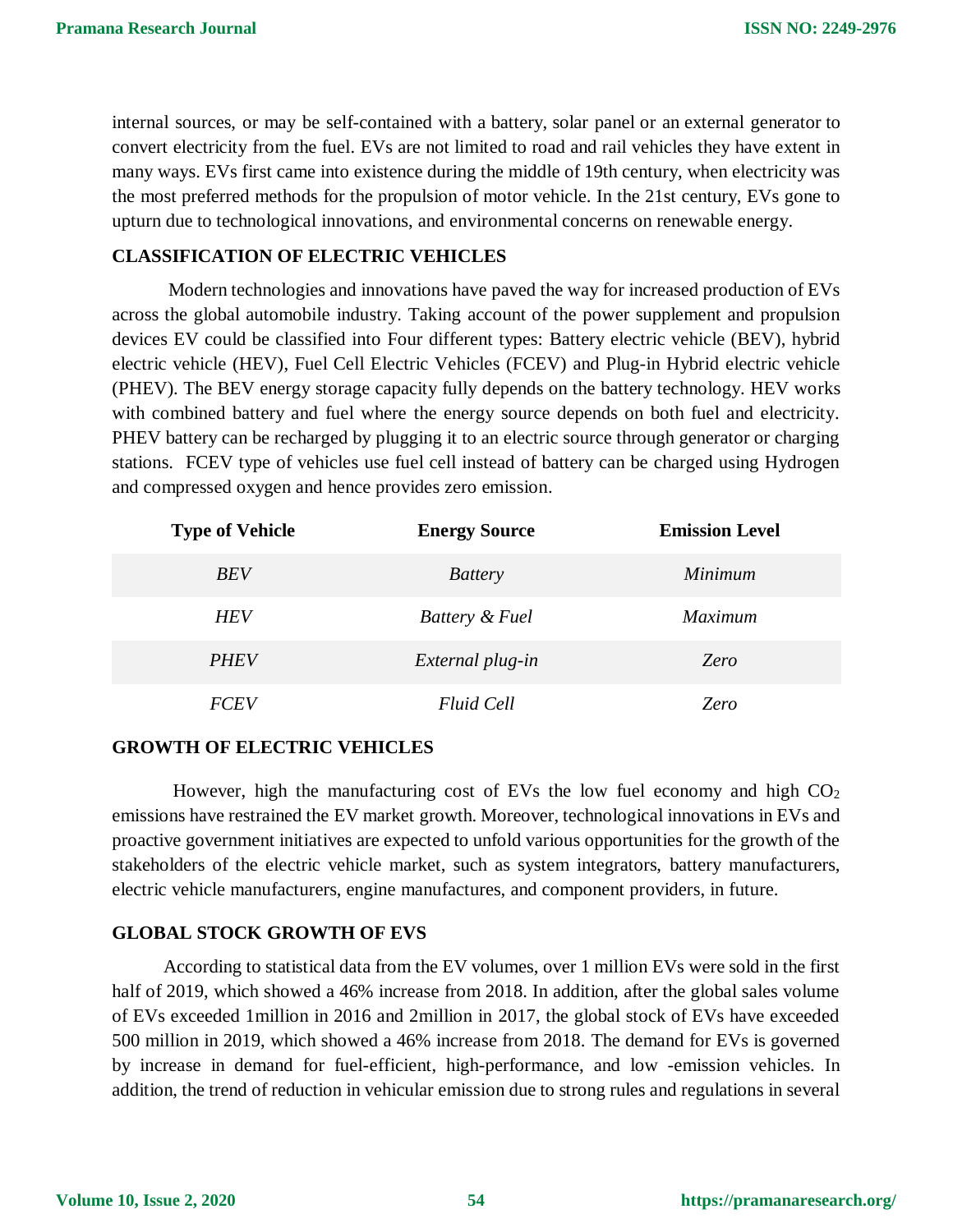countries and growth of infrastructure in China, France, Norway, and the other developed countries is modelling the market growth.

#### **MARKET POTENTIAL OF EV**

 Considering the strong government push towards the EV, globally it has a greater potential to grow in the EV market. EVs thrusted into the global market from in the past decade, due to the technological advancements and environmental concerns. Now every market players of automobile industry are rushing towards EV. Apart from investments government is trusting the importance of EV adoption. Growth is also anticipated due to increasing number of research and development efforts by various leading automobile companies to develop more advanced, affordable and advanced EVs.

#### **EV MARKET GROWTH IN INDIA**

Reports said that there are 10 states and union territories have been potentially developing the production, infrastructure and services in a momentum for EVs in India. The states and union territories are Andhra Pradesh, Bihar, Delhi, Karnataka, Kerala, Maharashtra, Tamil Nadu, Telangana, Uttarakhand and Uttar Pradesh. According to Tech Sci Research report electric vehicle market in India is estimated to reach nearly \$2 billion by FY2023, on the extent of increasing consumer awareness towards EVs doubled with growing concerns associated with rising air pollution levels across the country. There are different electric vehicles launched in developed countries like Fully electric cars, Motor cycles, Buses, Mini-Trucks, Heavy trucks, Locomotives and hybrid cars. Many startups are also thrusting the EV industry globally.

#### **GOVERNMENT INCENTIVES ON EV**

 Moreover, with increasing number of government initiatives to encourage adoption of EVs, thus the demand for EVs in the global market is expected to grow at a rapid pace. National and Local Governments in Europe and other world regions like china are focused on reducing the transport carbon emissions through campaigns and incentive schemes. Likewise in India, [Faster](https://en.wikipedia.org/wiki/Faster_Adoption_and_Manufacturing_of_Hybrid_and_Electric_vehicles_(FAME)_scheme)  [Adoption and Manufacturing of \(Hybrid and\)](https://en.wikipedia.org/wiki/Faster_Adoption_and_Manufacturing_of_Hybrid_and_Electric_vehicles_(FAME)_scheme) Electric vehicles (FAME) is a scheme by the government of India which provides incentives for customers purchasing electric vehicles. The vehicle is covered under [Government of India's](https://en.wikipedia.org/wiki/Government_of_India) [FAME-India](https://en.wikipedia.org/wiki/Faster_Adoption_and_Manufacturing_of_Hybrid_and_Electric_vehicles_(FAME)_scheme) (Faster Adoption and Manufacturing of (Hybrid and) Electric vehicles) scheme offers incentives for the customers who buy the hybrid and electric vehicles. FAME scheme is a part of National Electric Mobility Mission Plan 2020 by Government of India revealed on 2013.

#### **REVIEW OF LITERATURE**

 Goswami, R., & Tripathi, G. C. (2020) Have estimated the growth of the adoption of the electric vehicles and the charging infrastructure and the required power to run those charging stations.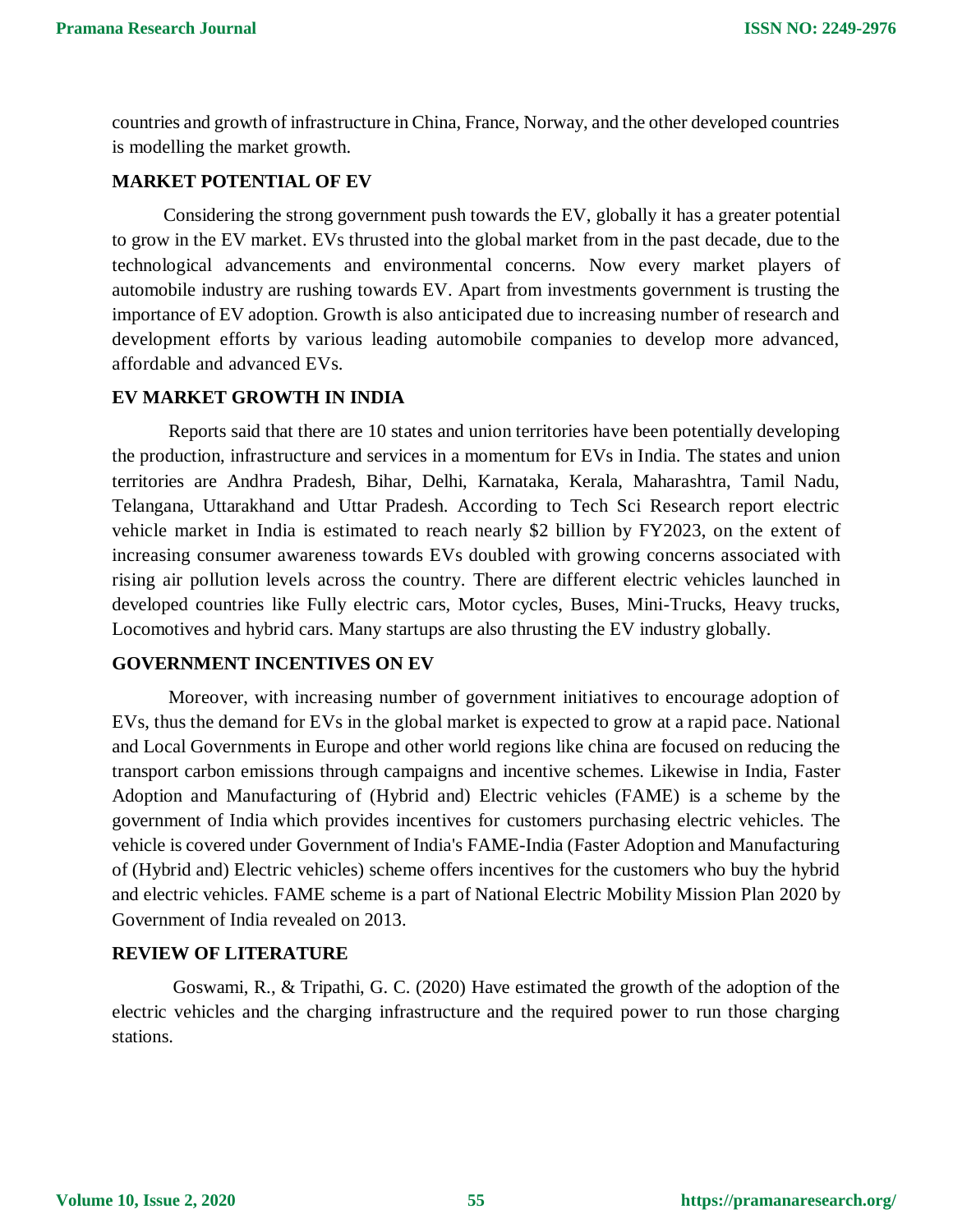Stock, J. H. (2019) Compare the climatic change with the macroeconomics and also investigated the effect of global warming around the world and its environmental concerns. Also, the to develop the energy sources to overcome the sustainability.

 Zhili, D., Boqiang, L., & Chunxu, G. (2019). Discussed about the car ownership and the forecast of China and also the growth trend of the electric vehicle in the china automobile industry. Li, Z. (2019) have calculated the predictions of the charging infrastructure in Korea. And also, the upturn of the people awareness in the adoption of the electric vehicles and they have concluded that the whole Korea would be totally electrified in the year of 2035.

 Susan Shaheen, Elliot Martin, Hannah Totte (2019) analyze the exposure of the Zero emission vehicles in people and also criticized the market barriers such as knowledge, feature, design, driving range, brand image. Yubo Chen, Mrinal Ghosh, Yong Liu, Liang Zhao (2019) reviewed that the sales volume of the electric vehicles can be improved by media coverages and ad campaign and hence that pushes the consumers towards the electric vehicle adoption globally. Because the whole automobile industry depends on the media and promotion, likewise the promotions towards the electric vehicles can boost the EV market.

Xiaoli Sun<sup>1</sup>, Zhengguo Li<sup>1</sup>, Xiaolin Wang<sup>2</sup> and Chengjiang Li<sup>2</sup> (2019) provided inclusive review on the emerging technologies and technical development of EVs and for the future. Key technologies regarding batteries, charging technology, electric motors and control, and charging infrastructure of EVs are summarized. The paper also highlighted the challenges in adoption of EV and emerging technologies for the improvement of efficiency, reliability, and safety of EVs in the coming stages as another contribution.

 Shanjun Li, Lang Tong, Jianwei Xing, and Yiyi Zhou (2017) have discussed about the policies of the buying EVs and also the network integrations of buying the EVs. Daga, A., Miller, J. M., Long, B. R., Kacergis, R., Schrafel, P., & Wolgemuth, J. (2017). Discussed about the commercial advantages of the electric vehicle and the understanding with respect to technological advancements, charging systems and EV infrastructure, EV components.

 Lingzhi Jin, Peter Slowik (2017) Reviewed that the actions like consumer campaigns, nonfinancial incentives and high model availability by Government at national and local levels, Stakeholders helps to increase the consumer awareness. Fuad Un-Noor<sup>1</sup>, Sanjeevikumar Padmanaban<sup>2</sup>, Lucian Mihet-Popa<sup>3</sup>, Mohammad Nurunnabi Mollah<sup>1</sup> and Eklas Hossain<sup>4</sup> (2017) conducted a focused review on EV configurations, battery sources, emerging trends, and technological developments in EV market.

 Burgessetal (2016) Did a qualitative research on EV adoption and found that the major factors influencing Electric Vehicles purchase are the technological, financial, individual and socio-economic factors. And concluded that both internal and external factors affect the consumers in adoption of the electric vehicle. Paul Wolfram and Nic Lutsey (2016) Have explored the role of governments in thrusting the EV adoption and also examined the types of electrical vehicles like BEV, PHEV, HEV, FCEV through technological advancements.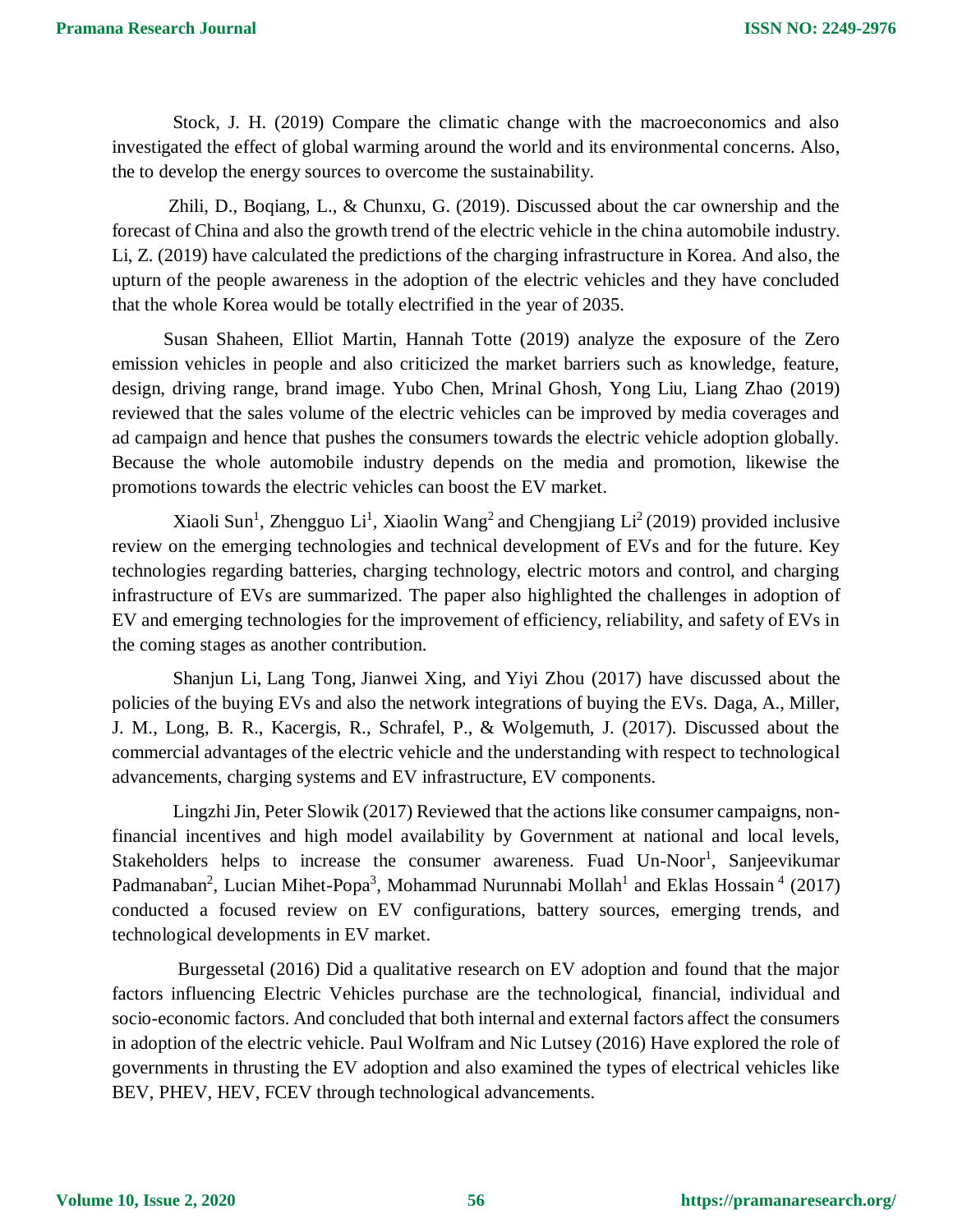A.K. Digalwar & Ganneri Giridhar (2015) identified that the EVs are one of the best alternatives to overcome environmental crisis. But EV market is at a budding stage in India compared with other developed countries. Through Interpretive structural model (IST) it is identified the critical factors of implementing EV in India such as driving power, range and features. Also, the commitment government to create awareness among Indian consumers. Zhou, Y., Wang, M., Hao, H. et al (2015) addresses about the growth of PHEV across the Japanese regions due to the incentives provided by the Japanese government.

 Chau & Wenlong Li (2014) gave an overview on the electric vehicles and hybrid vehicles and also criticized the alternative of PM vehicles and finally integrated the future EVs and Hybrid vehicles.

 Carley et al (2013) measured the advantages and disadvantages of electric vehicles beside the other factors like price, range, speed, and the environmental aspects.

## **CONCLUSION**

Electric vehicles have been in a growing curve since the consumers are aware of the increasing air pollution,  $CO<sub>2</sub>$  emissions, oil demand. The government and the automobile manufacturers are thrusting to build the infrastructure and components for the electric vehicles. Typically, it is found that proper campaigns and promotional activities can induce the sales volume of the electric vehicles throughout the world.

# *REFERENCES*

*Wolfram, P., & Lutsey, N. (2016). Electric vehicles: Literature review of technology costs and carbon emissions. The International Council on Clean Transportation: Washington, DC, USA, 1- 23.*

*Daga, A., Miller, J. M., Long, B. R., Kacergis, R., Schrafel, P., & Wolgemuth, J. (2017). Electric fuel pumps for wireless power transfer: Enabling rapid growth in the electric vehicle market. IEEE Power Electronics Magazine, 4(2), 24-35.*

*Ding, N., Prasad, K., & Lie, T. T. (2017). The electric vehicle: a review. International Journal of Electric and Hybrid Vehicles, 9(1), 49-66.*

*Jin, L., & Slowik, P. (2017). Literature review of electric vehicle consumer awareness and outreach activities. International Council on Clean Transportation. Available from internet: https://www. theist.org/sites/default/files/publications/Consumer-EV-Awareness\_ICCT\_WorkingPaper\_-23032017\_vF. pdf.*

*Duncan, M. P. (2019). The growth of electric vehicles. Tribology & Lubrication Technology, 75(11), 6-6.*